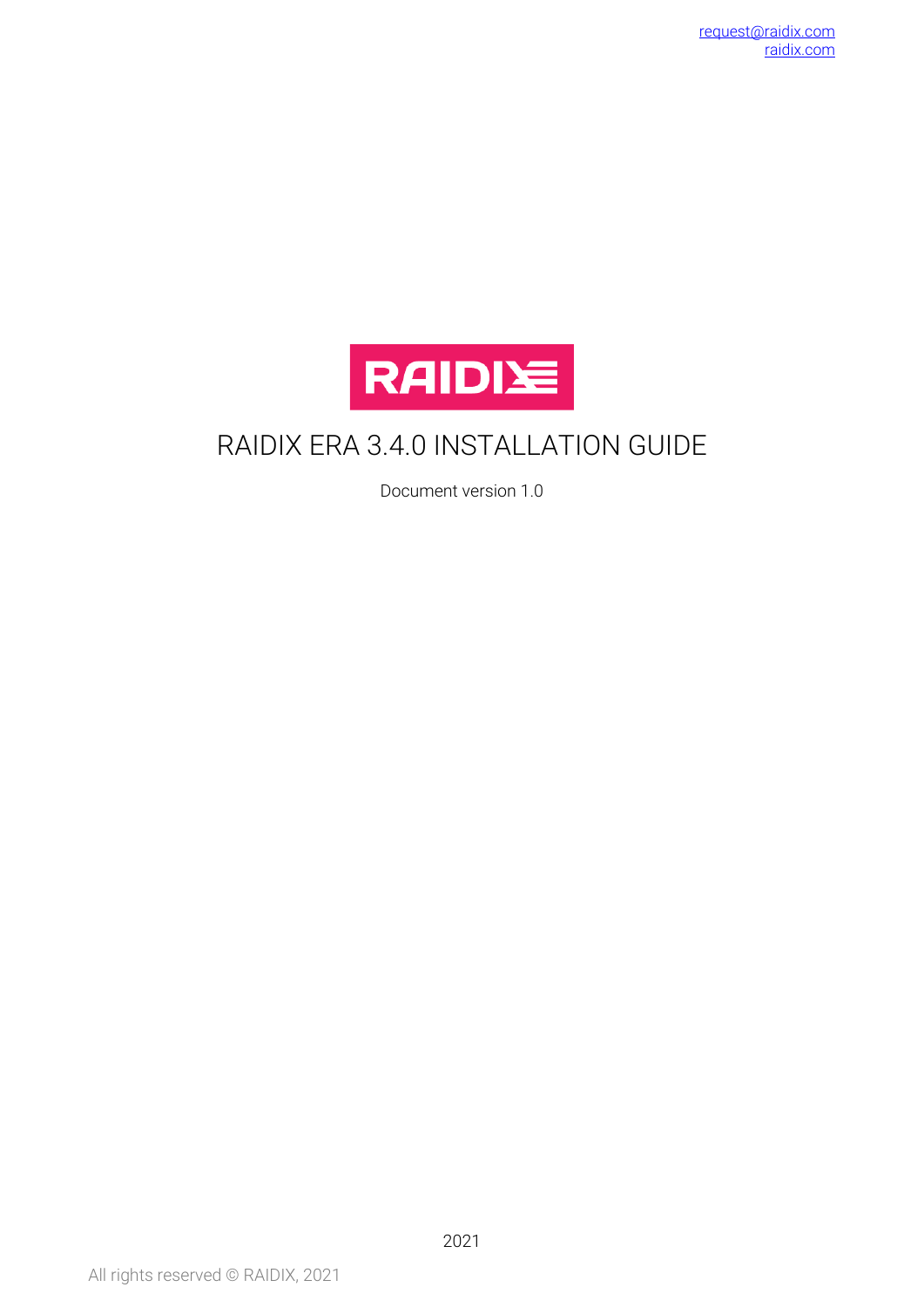

# **CONTENTS**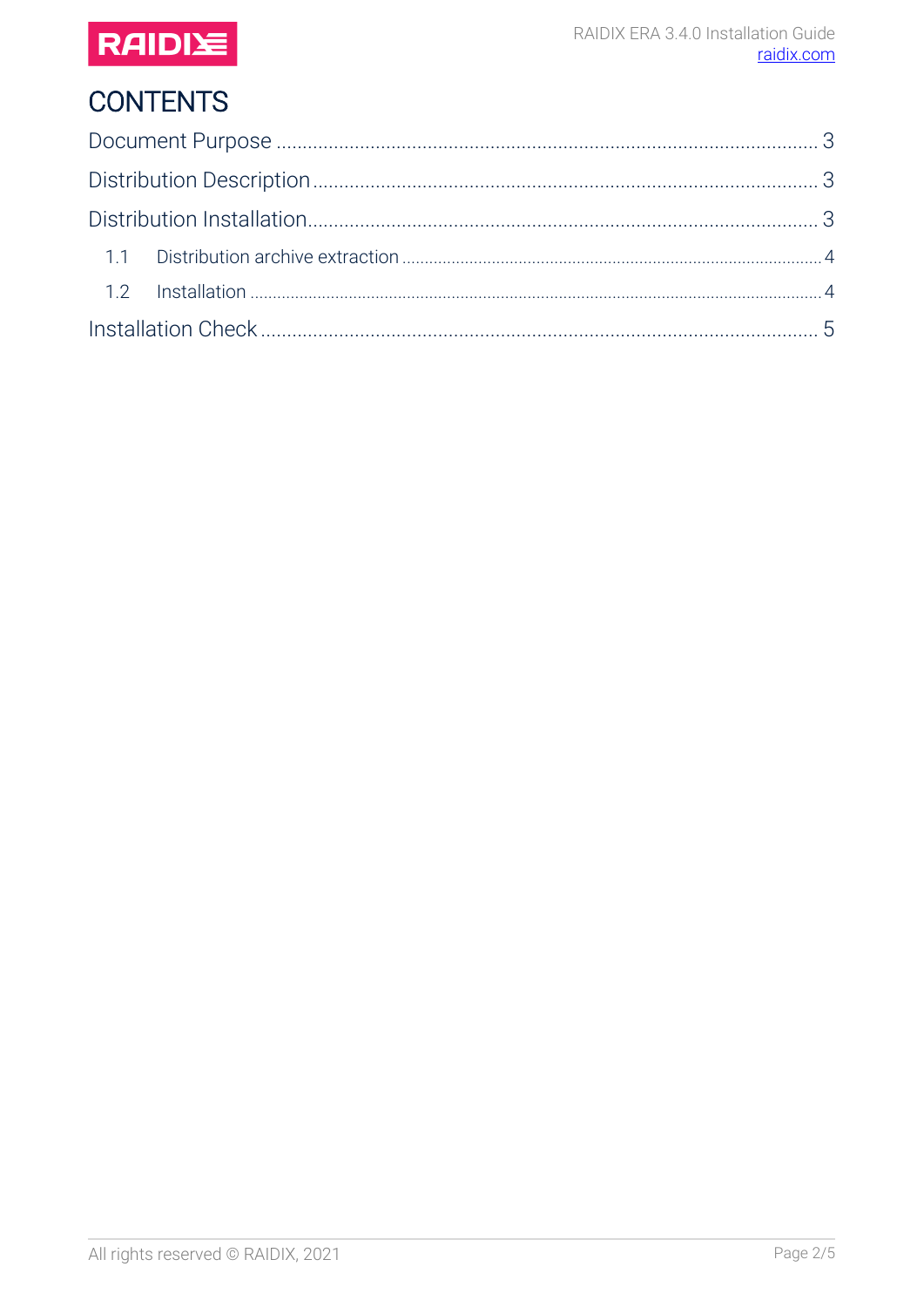

## <span id="page-2-0"></span>DOCUMENT PURPOSE

This document describes the distribution and instructions on installation of the RAIDIX ERA 3.4.0 software.

# <span id="page-2-1"></span>DISTRIBUTION DESCRIPTION

The RAIDIX ERA 3.4.0 distribution consists of four software packages for Linux OS.

- eraraid the main functionality which is the driver for RAID arrays;
- eraraid-util a user management utility for RAIDs and licenses;

The package type depends on your Linux distribution:

- rpm-packages for CentOS;
- deb-packages for Ubuntu.

To learn exact supported OS versions, see the document RAIDIX ERA 3.4.0 System Requirements.

#### <span id="page-2-2"></span>DISTRIBUTION INSTALLATION

Most of the commands presented below in this document are run only with superuser privileges.

To properly install the required dependencies, access to the distribution package repositories is required (to learn more, see the document RAIDIX ERA 3.4.0 System Requirements).

To install ERA 3.4.0 with DKMS, your OS must have one of the packages

- kernel-devel (for CentOS, RHEL)
- kernel-default-devel (для OpenSUSE, SLES)
- kernel-uek-devel (for Oracle Linux)
- linux-headers (for Ubuntu, Debian)
- pve-headers (for Proxmox)

with the headers of your current Linux kernel version. Note that some OS distributions do not have such pre-installed package (and some repositories may not have package versions for out-of-date kernel versions). In this case, you need to install the package yourself by specifying the repository containing the headers package for your kernel version.

• Example command to install the package kernel-devel on CentOS 7.8 with the kernel 3.10.0- 1127:

```
# yum install 
https://vault.centos.org/7.8.2003/os/x86_64/Packages/kernel-
devel-3.10.0-1127.el7.x86_64.rpm
```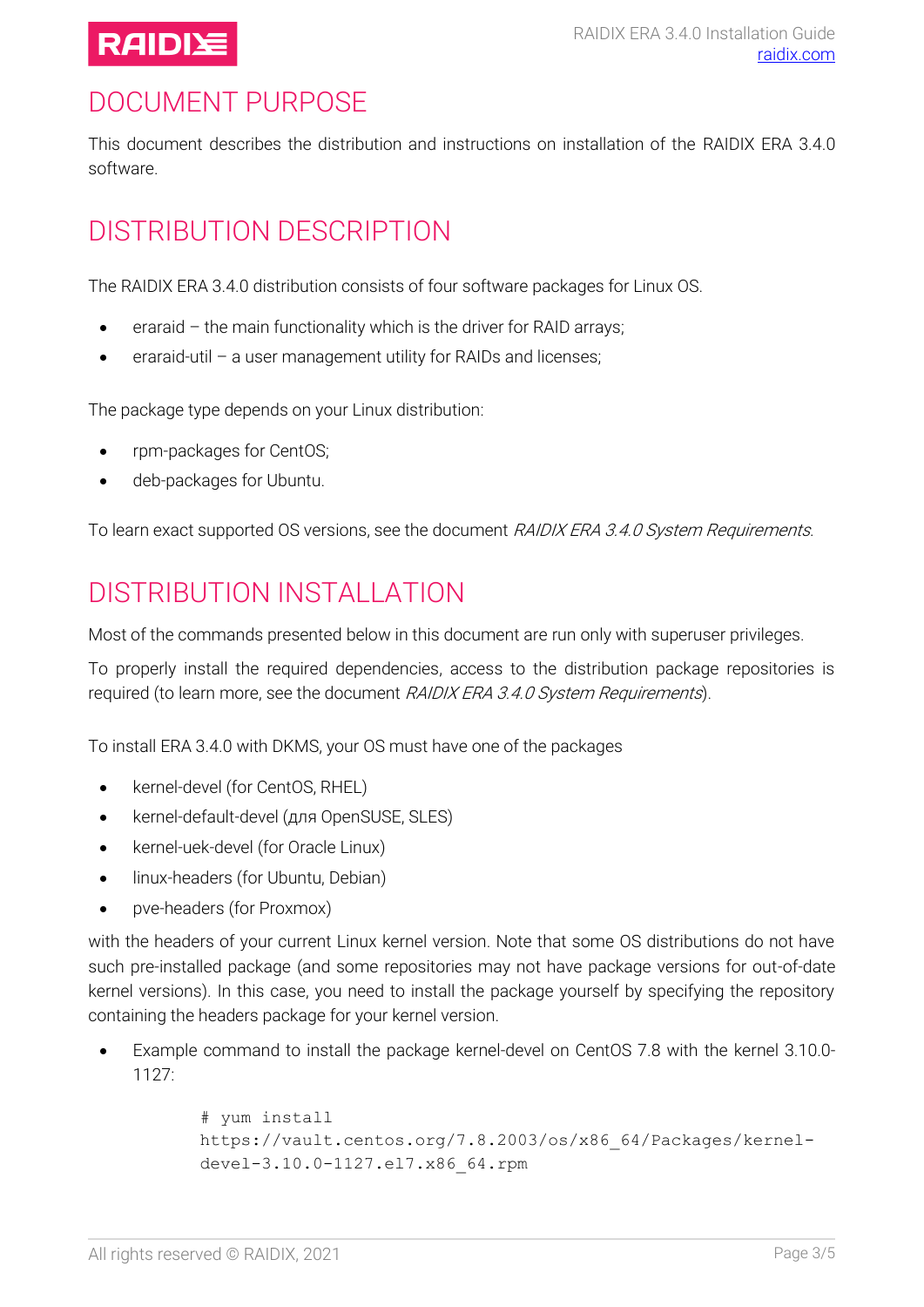

• Example command to install the package kernel-uek-devel on Oracle Linux 8.4 with the kernel 5.4.17-2036.100.6.1:

```
# yum install 
https://yum.oracle.com/repo/OracleLinux/OL8/UEKR6/x86_64/getPa
ckage/kernel-uek-devel-5.4.17-2036.100.6.1.el8uek.x86_64.rpm
```
• Example command to install the package linux-headers on Ubuntu 18.04 with the kernel 4.15.0- 124-generic:

```
# apt install linux-headers-4.15.0-124-generic
```
• Example command to install the package pve-headers on Proxmox 7.0 with the kernel 5.11.22- 4-pve:

# apt install pve-headers-5.11.22-4-pve

Before installing the packages in Proxmox, make sure that you have included the package repositories according to the manufacturer's instructions [\(https://pve.proxmox.com.](https://pve.proxmox.com/wiki/Package_Repositories))

#### <span id="page-3-0"></span>1.1 Distribution archive extraction

To install RAIDIX ERA 3.4.0, unpack the archive with the distribution (raidix-era-3.4.0-\*.tar.gz) to a folder and go to the folder by running the following commands.

- # tar xzf </path/to/archive\_name>
- # cd raidix\_era

#### <span id="page-3-1"></span>1.2 Installation

To install RAIDIX ERA 3.4.0:

- 1. Run the installation script *installer.sh*, which is located in the archive with program packages.
	- # ./installer.sh

During its running, the script will do the following:

1.1. Ask you to accept the terms of the license agreement;

You will see the text of the agreement on your screen; Input "no" cancels the update.

1.2. Ask you to confirm the installation of ERA;

Input "no" cancels the update.

- 1.3. Check the presence of the required packages;
- 1.4. Install the required dependencies from the repositories (to learn more, see the document RAIDIX ERA 3.4.0 System Requirements);